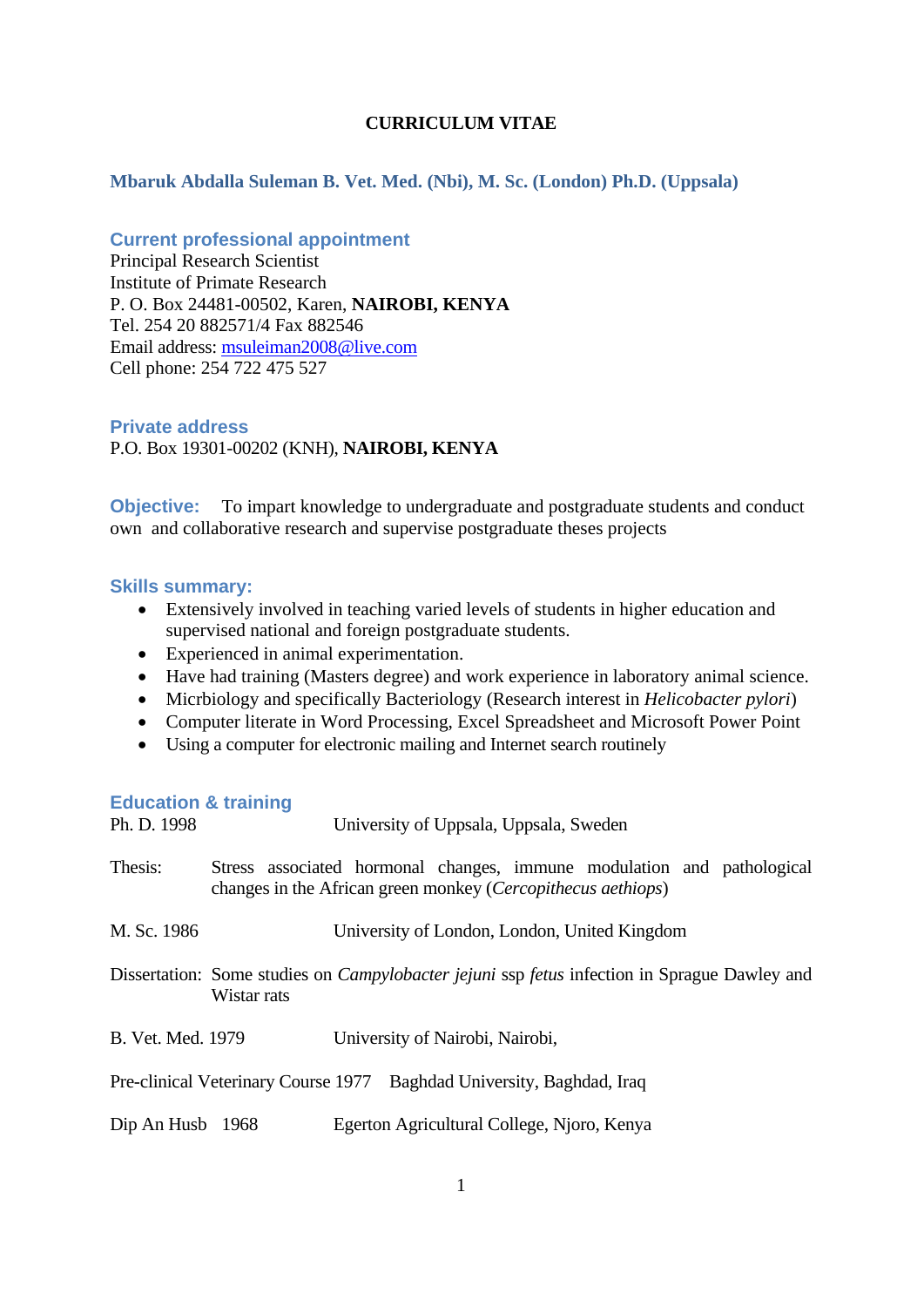## **Workshops and seminars attended**

October 2008 Strategic Planning Workshop, Nairobi Sponsor: National Museums of Kenya

July 2007 ISO 9001-2000 Certification Seminar, Mombasa Sponsor: National Museums of Kenya

March/April 2006 International Teacher Training Course, Uppsala University, Uppsala, Sweden Sponsor: University of Uppsala

January 2003 Good Laboratory Practices Workshop, Nairobi Sponsor: World Health Organization /Tropical Diseases Research (WHO/TDR)

Computer literate in Word Processing, Excel Spreadsheet and Microsoft Power Point Using a computer for electronic mailing and Internet search routinely

# **University Teaching Assignments/ Visiting Lecturer**

**September - December 2011**Department of Medical Laboratory Science (HML 203: Experimental Animal Scicence and HML 411: Practical Epidemiology; Department of Zoological Sciences (SZH 303 Infectious and Bacterial Emerging Diseases)

**Jan 2011** Department of Medical Laboratory Science, Postgraduate students, Kenyatta University

Course units: Research Methods and Biostatistic, Advanced Epidemiology and Vector Biology

**Jan 2009 – 2010** Department of Medical Laboratory Science, Undergraduate Students in B. Sc. Medical Laboratory Science, Kenyatta University, Nairobi

Course units: Basic Research Methodology and Experimental Animal Science

**August 2010** Institute-based Programme Mt. Kenya University, School of Health Sciences

Course unit: Laboratory Animal Care

**September 2008** Department of Medical Laboratory Science, Master of Science students, Kenyatta University, Nairobi

Course unit: Principles of Epidemiology

**May 2006** Department of Neuroscience, Division of Comparative Medicine, Uppsala University Topic: Comparative Biology of Experimental Animals

**May/June 2004** Department of Neuroscience, Division of Comparative Medicine, Uppsala University (Exchange Program funded by Linnaeus-Palme Grant) Topic: Comparative Biology of Nonhuman Primates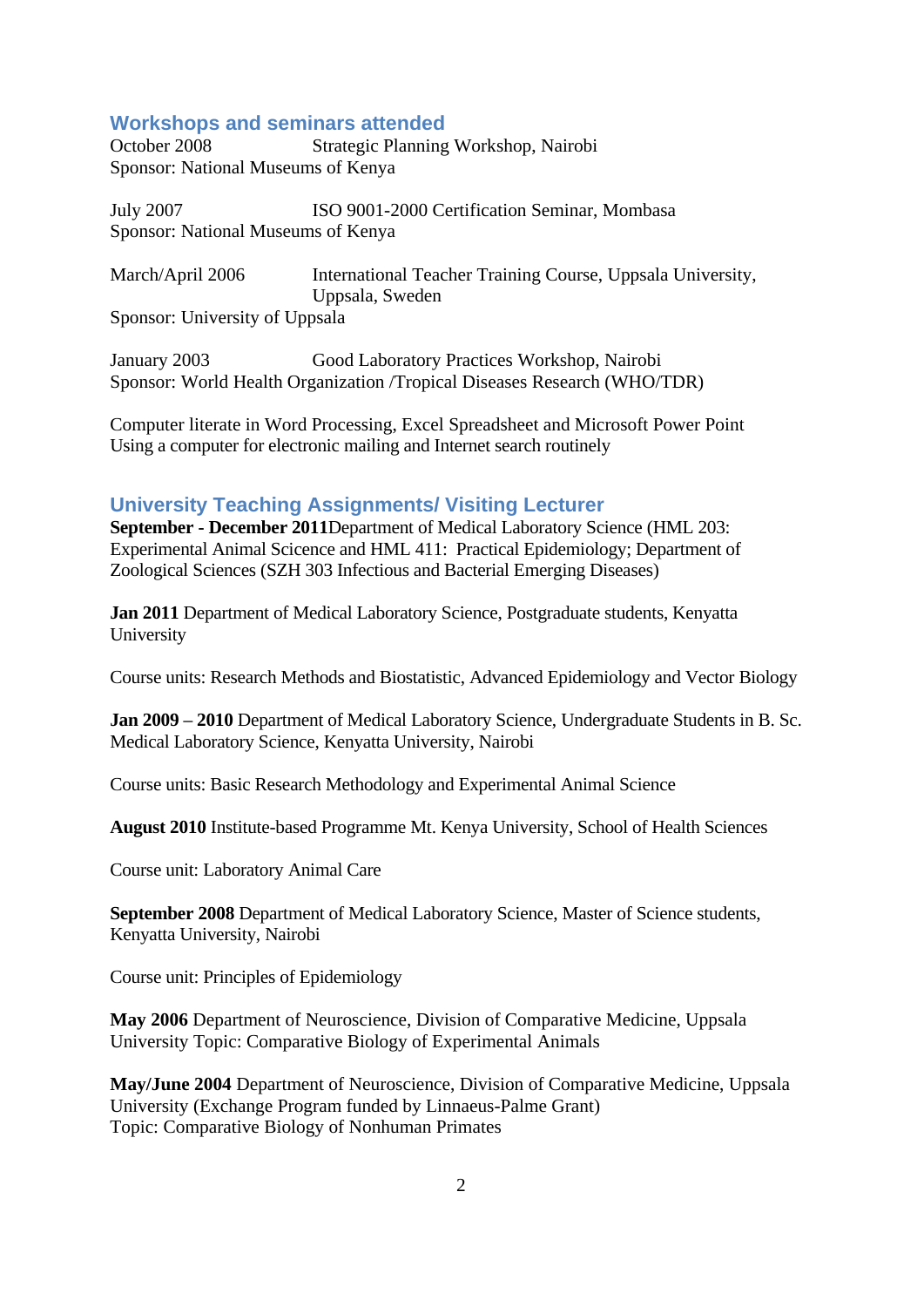**June 2001** Department of Physiology, Division of Comparative Medicine, Uppsala University Topic: Comparative Biology of Small Laboratory Animals

**May 2000** Department of Comparative Medicine, Uppsala University Topic: Stress physiology and pathology, Seminar on Advances in stress research

#### **Postgraduate Student Supervisions**

## **Current Postgraduate Students**

2009/11 Clare Njoki Kimani, M. Sc. Programme, Department of Public Health, Pharmacology and Toxicology, University of Nairobi, Nairobi

Title of Project: Anti-diabetic effects of *Zanthoxylum chalybeum* in diabetic rats

2007/10 Maamun Jeneby, Ph D Programme, Department of Comparative Medicine, Division of Neuroscience, University of Uppsala. Graduated in June, 2011.

Title of thesis project: Prevalence and molecular characterization of haemoprotozoa in nonhuman primates

2009/11 Abednego Musyoki, M. Sc. Programme, Department of Medical Laboratory Science, Kenyatta University, Nairobi. He graduated in July, 2011.

Title of thesis project: Assessment bacteriological quality of Dandora SewageTreatment Wastewater, Kenya

#### **Past Student Supervisions**

| 2002   | Sara Arons, Project in Comparative Medicine, Partial Fulfilment for Masters<br>Degree in Biomedical Science, Uppsala University                                                        |
|--------|----------------------------------------------------------------------------------------------------------------------------------------------------------------------------------------|
|        | Title: The baboon: A possible experimental model for <i>Helicobacter pylori</i> infection                                                                                              |
| 2000   | Karin Charlotta Sjostedt, Project in Comparative Medicine, Partial Fulfilment<br>for Masters Degree in Pharmacy, Uppsala University                                                    |
| Title: | Nonhuman primates as animal models for gastric ulcers: A study of<br>Helicobacter pylori presence in baboon, African green monkey and Sykes<br>monkeys                                 |
| 1999   | Charlotta Fors, Project in Comparative Medicine, Partial Fulfilment for<br>Masters Degree in Pharmacy, Uppsala University                                                              |
| Title: | Evaluation of vervet monkeys ( <i>Cercopithecus aethiops</i> ) and baboons ( <i>Papio c.</i><br>cynocephalus) as probable experimental models for human Helicobacter pylori<br>disease |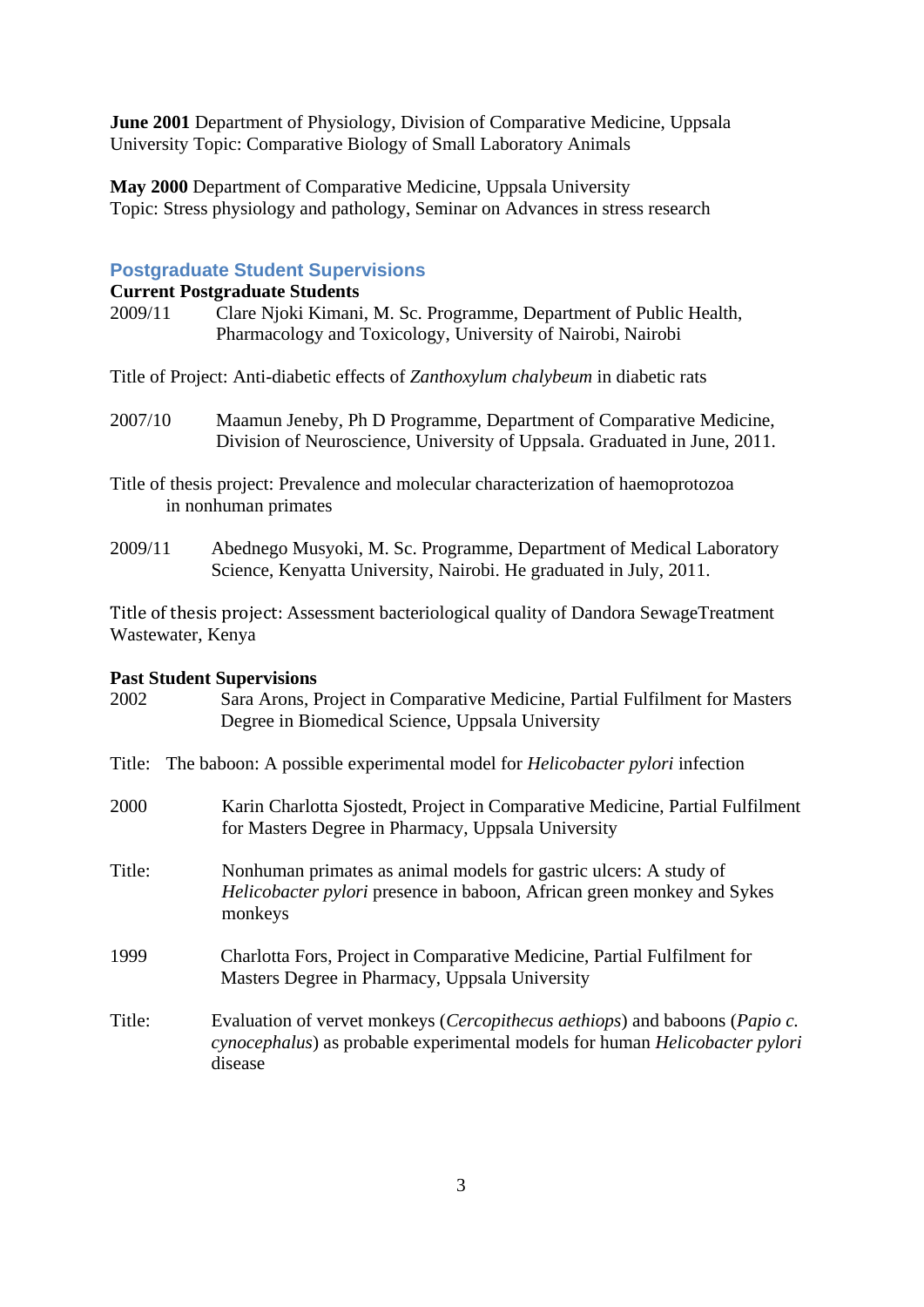#### **External Examiner**

- June 2008 External examiner 2<sup>nd</sup> Year students of B. Sc. Biomedical Technology. Course in Laboratory Animal Care, Faculty of Veterinary Medicine, University of Nairobi
- June 2007 External examiner 2nd Year students of B. Sc. Biomedical Technology, Course in Laboratory Animal Care, Faculty of Veterinary Medicine, University of Nairobi
- June 2006 External examiner  $2<sup>nd</sup>$  students of B. Sc. Biomedical Technology, Faculty of Veterinary Medicine, University of Nairobi
- May/June 2000 External examiner of 3<sup>rd</sup>, 4<sup>th</sup> and 5<sup>th</sup> year students in Veterinary Medicine, Faculty of Veterinary Medicine, University of Nairobi
- August 1999 Third and 4<sup>th</sup> year students in Veterinary Medicine, Faculty of Veterinary Medicine, University of Nairobi

## **Professional appointments**

| 1998-to-date | <b>Principal Research Scientist</b><br>Institute of Primate Research (IPR) |
|--------------|----------------------------------------------------------------------------|
| 1993-97      | <b>Senior Research Scientist, IPR</b>                                      |
| 1986-92      | Chief Veterinarian, IPR                                                    |
| 1981-85      | Senior Veterinarian, IPR                                                   |
| 1979-81      | Clinical Veterinarian, IPR                                                 |

#### **Research activities INDEVELOP funding (2010/2011)**

Study title: Field-based study on protozoa parasites of public health importance

Principal Investigators: Prof. Hanserik Carlsson, Uppsala University, Uppsala Sweden Dr. Mbaruk A. Suleiman, Principal Research Scientist, Institute of Primate Research, Kenya

## **Past funded projects**

#### **Funding (2007/08)**

## **Wellcome Trust, UK**

Study title: Role of metalloproteinase chemistry & vitamin D on vascular tissue in a primate model

#### Principal Investigators

Dr. Robert J, MacFadyen, Consultant Cardiologist and Senior Lecturer in Medicine, University Department of Medicine, Birmingham University, U.K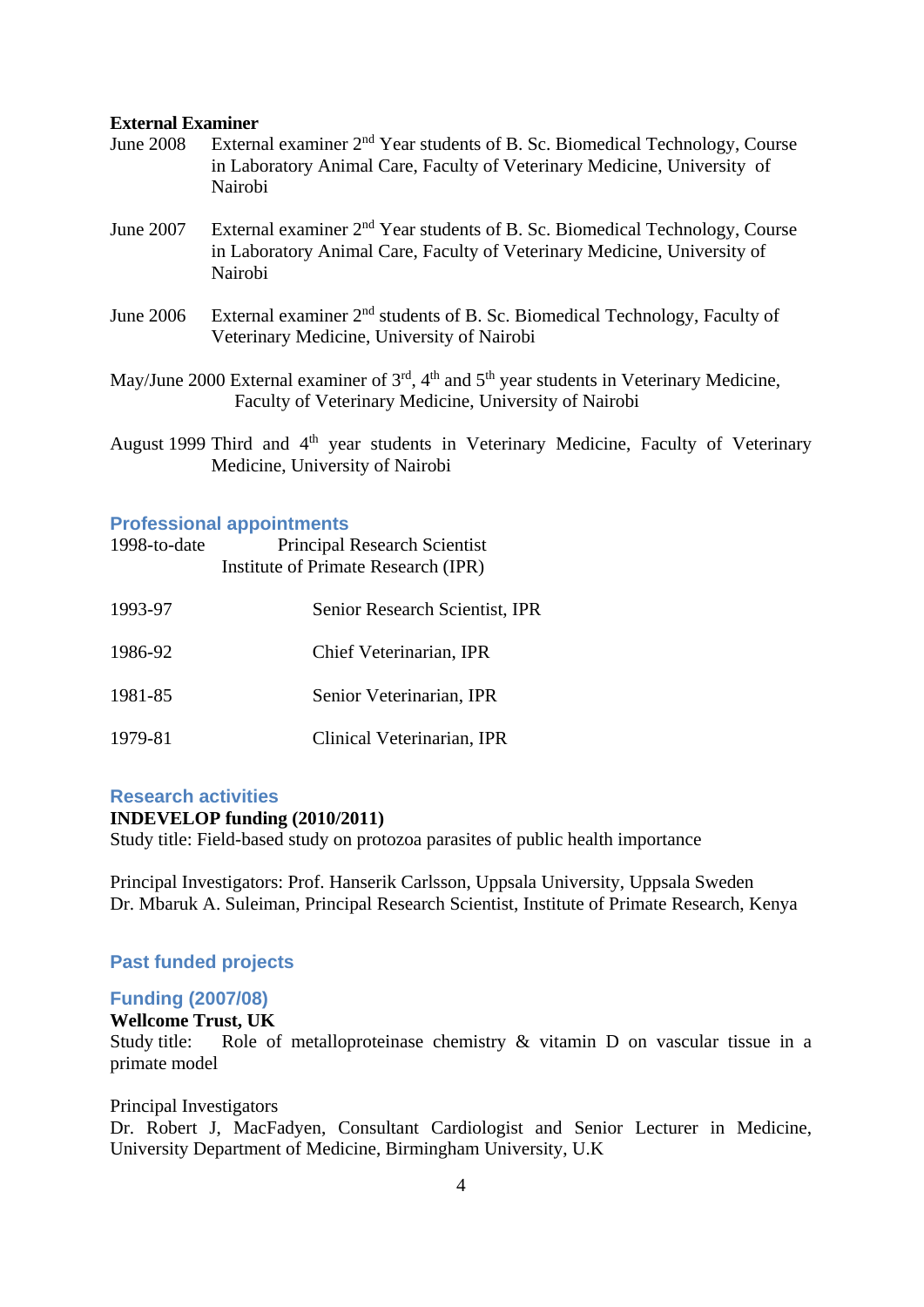Dr. Muzahir Tayebjee, Specialist Registrar in Cardiology, Hammersmith Hospital, London

## **Eli Lilly Pharmaceuticals, USA (2005/06)**

Study title: Differential impact of Raloxifene on the matrix composition of vascular atheroma in accelerated hyperlipidaemic primate atherosclerosis model

Principal Investigators

Dr. Robert J, MacFadyen, Consultant Cardiologist and Senior Lecturer in Medicine, University Department of Medicine, Birmingham University, U.K Dr. Muzahir Tayebjee, Specialist Registrar in Cardiology, Hammersmith Hospital, London

Phase 2 (Pilot Study). Stretozotocin induced diabetes in primate animal model

2000/01 (1) World Bank Tana Global Environmental Facility (WB Tana GEF) Study title: Primate population census and distribution, habitat/forest evaluation and strategies for enhancement of community relations

> (2) WB Tana GEF Title: Zoonoses investigation and prevalence in Lower Tana river, Kenya

2003 Africa 2000+ Network – Kenya United Nations Development Fund Title: Best practices of poverty reduction activities of Community-Based Organisations in Kilifi District

## **Research interests**

Stress endocrine physiology and pathology

*Helicobacter* species infection and colonisation of stomach mucosa

Ecology and epidemiology of zoonotic diseases in wild fauna

## **Contribution to books**

IPS International guidelines for the acquisition, care and breeding of nonhuman primates. Else, J. G. (Ed.) ISBN 9966-9847-2-0 Institute of Primate Research. 1988

Guidelines to care and use of laboratory animals in Kenya. ISBN 9966-9847-5-5 Institute of Primate Research. 1989

Laboratory Animal Science into the Next Century. Proceedings of the First East African Conference on Laboratory Animal Science, Nairobi, Kenya. Suleman, M. A., Muchemi, G. and Eley, R. M. (Eds.). ISBN 9966-9847-7-1 Institute of Primate Research. 1993

Veterinary Management and Research Techniques for Reproductive Studies in the Baboon: A Practical Approach. Bambra, C. (Ed.). ISBN 9966-9874-5-2 Institute of Primate Research. 1993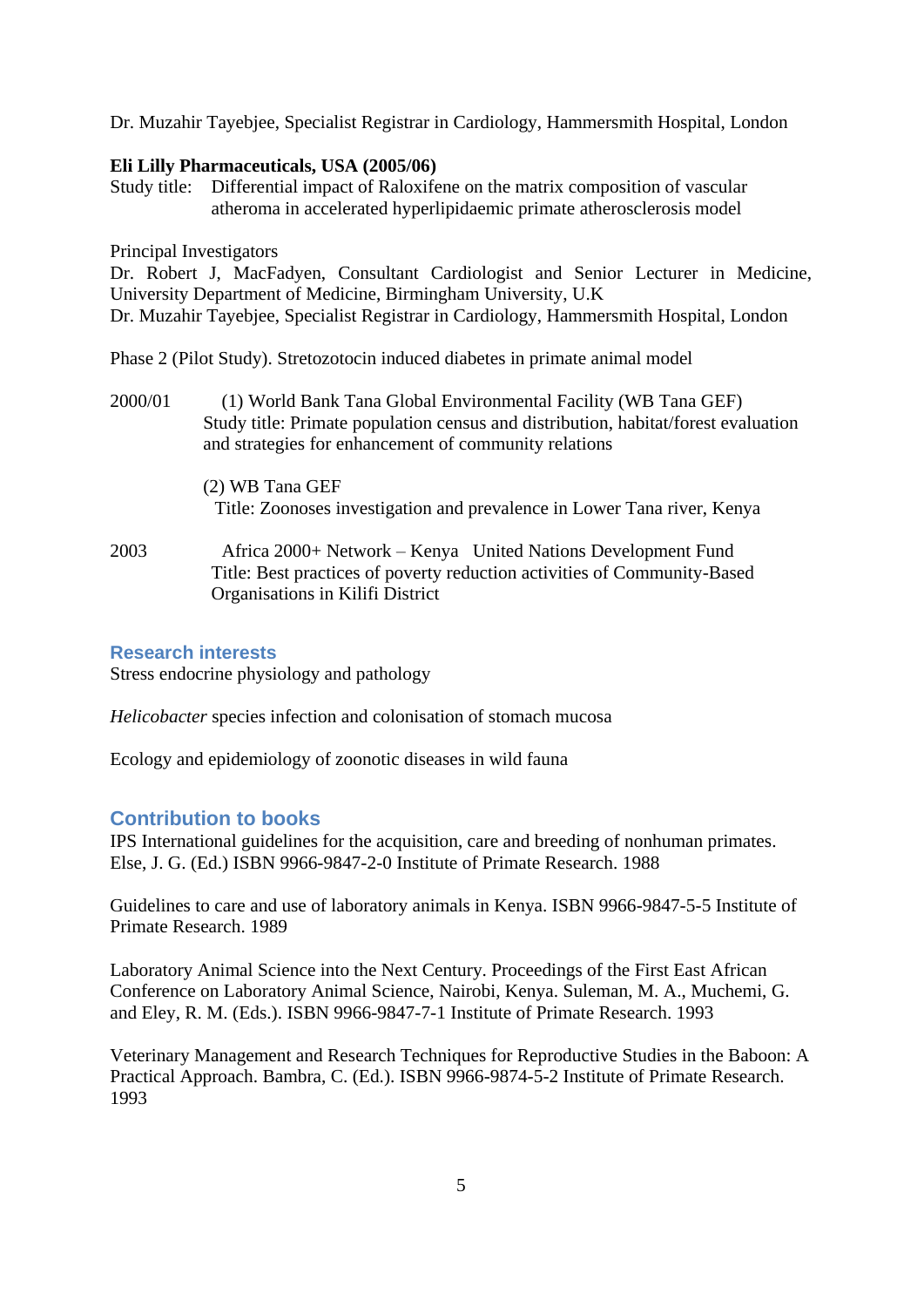## **Publications in refereed journals**

- 1. Jeneby, Maamun, **Suleiman, M. A.,** M. Akinyi, H. Ozwara, T. Kariuki, H-E. Carlsson. Prevalence of *Babesia microti* in Free-ranging Baboons and African green monkeys J. Parasitol. 97 (1): 63-67, 2011
- 2. Gicheru M. M., Jeneby M. M., Macharia C.J., Carlsson H-E and **Suleman M.A** Sero-prevalence of leishmaniasis in non human primates from different geographical locations in Kenya Acta Tropica 109: 136-140, 2009
- 3. Jeneby, M. M., Ngeiywa, M., Yole, D. S., Mwenda, J. and **Suleman, M. A.** Enzootic simian piroplasm (*Enteropolypoides macaci*) in wild-caught Kenyan nonhuman primates. J. Med. Primatol. 37 (6): 329-326, 2008 **(PubMed – indexed for MEDLINE)**
- 4. Moinde, N. F., Oguge, N., Mugambi, K. Otina, J. and **Suleman, M. A.** (2006). Human and natural impacts on forests along Lower Tana river region, Kenya: Implications towards conservation and management of endemic primate species and their habitat. Biodiversity Conserv. 2006
- 5. **Suleman, M.A.,** Wango, E., Sapolsky, R.M., Odongo, H. and Hau, J. Physiologic manifestations of stress from capture and restraint of free-ranging male African Green Monkeys (*Cercopithecus aethiops*) J. Zoo and Wldlf. Med. 35(1): 20-24, 2004 **(PubMed – indexed for MEDLINE)**
- 6. Karere, G.M., Oguge, N.O., Kirathe, J., Muoria, P.K., Moinde, N.N. and **Suleman, M.A.** Population sizes and distribution of primates in the Lower Tana River Forests, Kenya. Int. J. Primatol. 25(2): 351-365, 2004
- 7. Moinde, N.N., **Suleman, M.A.,** Higashi, H. and Hau, J. Habituation, capture and relocation of Sykes monkeys (*Cercopithecus mitis albotorquatus*) on the coast of Kenya. Animal Welfare, 13: 343-353. 2004
- 8. Farah, I., Borjesson, A., Kariuki, T., Yole, D., **Suleman, M. A.,** Hau, J. and Carlsson, H-E. Morbidity and immune response to natural schistosomiasis in baboons (*Papio anubis*). Parasitol. Res. 2003
- 9. Muoria, P.K., Karere, G.M., Moinde, N.N. and **Suleman, M.A.** Primate Census and habitat evaluation in the Tana delta region, Kenya. Afr. J. Ecol.41: 157-163, 2003
- 10. Jeneby, M.M., **Suleman, M.A.,** Gichuki, C. Sero-Epizootiologic survey of *Trypanosoma brucei* in Kenyan nonhuman primates. J. Zoo & Wldlf. Med. 33(4): 337-341, 2002 **(PubMed – indexed for MEDLINE)**
- 11. Hagelin, J., Hau, J., Schapiro, S.J., **Suleman, M.A.** and Carlsson, H-E. Religious beliefs and opinions on clinical xenotransplantation – a survey of university students from Kenya, Sweden and Texas. Clin. Transplant. 15:421-425, 2001 **(PubMed – indexed for MEDLINE)**
- 12. Hagelin, J., Carlsson, HE., **Suleman, M. A.** and Hau, J. Swedish and Kenyan medical and veterinary students accept nonhuman primate use in medical research. J. Med. Primatol. 29 (6): 431-432, 2000 **(PubMed – indexed for MEDLINE)**
- 13. **Suleman, M.A,** Wango, E. Farah, I.O. and Hau, J. Adrenal cortex and stomach lesions associated with stress in wild male African green monkeys (*Cercopithecus aethiops*) in the post-capture period J. Med. Primatol. 29:338-342, 2000 **(PubMed – indexed for MEDLINE)**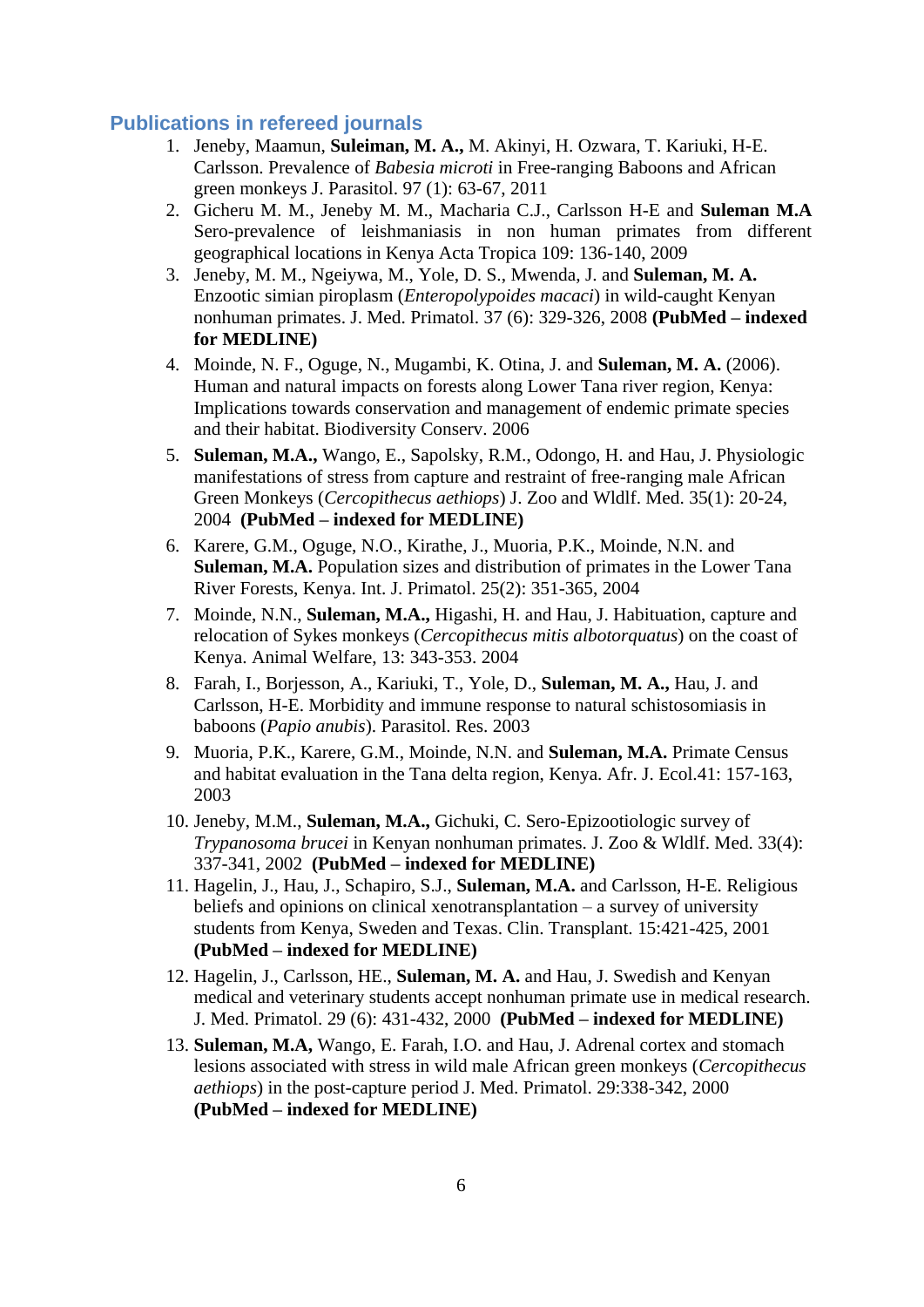- 14. Hirai, H., Kawamoto, Y., **Suleman, M.A** and Mwenda, J.M. Variant centromere lacking specific molecular traits in the Sykes monkey. Chromosome Res. 8: 357- 359, 2000 **(PubMed – indexed for MEDLINE)**
- 15. **Suleman, M.A.,** Yole, D., Wango, E., Sapolsky, R., Kithome, K., Carlsson, H-E. and Hau, J. Peripheral blood lymphocyte immunocompetence in wild African green monkeys (*Cercopithecus aethiops*) and the effects of capture and confinement. J. In Vivo 13: 25-28, 1999
- 16. Farah, I. O., Nyindo, M., **Suleman, M. A.**, Nyaundi, J., Kariuki, T. M., Blanton, R. E., Elson, L. H. and King, C. L. *Schistosoma mansoni*: Development and modulation of the granuloma after single or multiple exposure in the baboon (*Papio cynocephalus anubis*). Experim. Parasitol. 86: 93-101. 1997 **(PubMed – indexed for MEDLINE)**
- 17. Muriuki, S. M. K., Farah, I. O., Kagwiria, R. M., Chai, D. C., Njamunge, G., **Suleman, M. A.** and Olobo, J. O. The presence of Cryptosporidium oocysts in stools of clinically diarrhoeic and normal primates in Kenya. Vet. Parasitol. 72: 141-147. 1997
- 18. Mugambi, K., Butynski, T., **Suleman, M. A.** and Ottichilo, W. The vanishing de Brazza monkey (*Cercopithecus neglectus* Schlegel) in Kenya. Int. J. Primatol. 18 (6): 995-1004. 1997
- 19. D'Hooghe, T. M., Bambra, C. S., Raemaeker, B. M., Riday, A. M., **Suleman, M. A.** and Koninckx, P. R. The cycle pregnancy rate is normal in baboons with stage I endometriosis but decreased in primates with stage II and stage III-IV disease. Fertil Steril. 66 (5): 809-813. 1996 **(PubMed – indexed for MEDLINE)**
- 20. Otsyula, M., Yee, J. L., **Suleman, M. A.,** Marx, P. and Jennings, M. B. Immunoassay for detection of antibodies to simian immuno-deficiency virus and human immuno-deficiency virus in serum. Lab. Anim. Sci. 46 (2): 198-201. 1996 **(PubMed – indexed for MEDLINE)**
- 21. Otsyula, M., Yee, J., Jennings, M., **Suleman, M. A.,** Isahakia, M., Marx, P. and Lerche, L. Prevalence of antibodies against simian immuno-deficiency virus (SIV) and simian T-Lymphotropic virus (STLV) in colony of nonhuman primates in Kenya, East Africa. Ann. Trop. Med. Parasitol. 90: 65-70. 1996
- 22. Otsyula, M., Yee, M. J., **Suleman, M. A.,** Martin, J., Woods, P. and Glass, R. Rotavirus infection in African nonhuman primates. Ann. Trop. Med. Parasitol. 90 (6): 659-661. 1996
- 23. **Suleman, M. A.,** Tarara, R., Else, J. G. and Sayer, P. D. Spontaneous acute gastric mucosal erosions and ulceration in vervet monkeys (*Cercopithecus aethiops*). Part I. J. Zoo and Wldlf. Med. 26 (1): 67-71. 1995
- 24. Tarara, E. B., Tarara, P. R. and **Suleman, M. A.** Stress-induced gastric ulcers in vervet monkeys (*Cercopithecus aethiops*). Part II. J. Zoo and Wldlf. Med. 26 (1): 72-75. 1995
- 25. Snodgrass D. R., Campbell, I., Mwenda, J. M., Chege, G., **Suleman, M. A.,** Morein, B. and Hart, C. A. Stimulation of rotavirus IgA, IgG and neutralizing antibodies in baboon milk by parenteral vaccination. Vaccine. 13: 405-413. 1995 **(PubMed – indexed for MEDLINE)**
- 26. Otsyula, M., Gettie, A., **Suleman, M. A.,** Tarara, P., Isahakia, M. and Marx, P. Apparent lack of vertical transmission of simian immunodeficiency virus (STLV)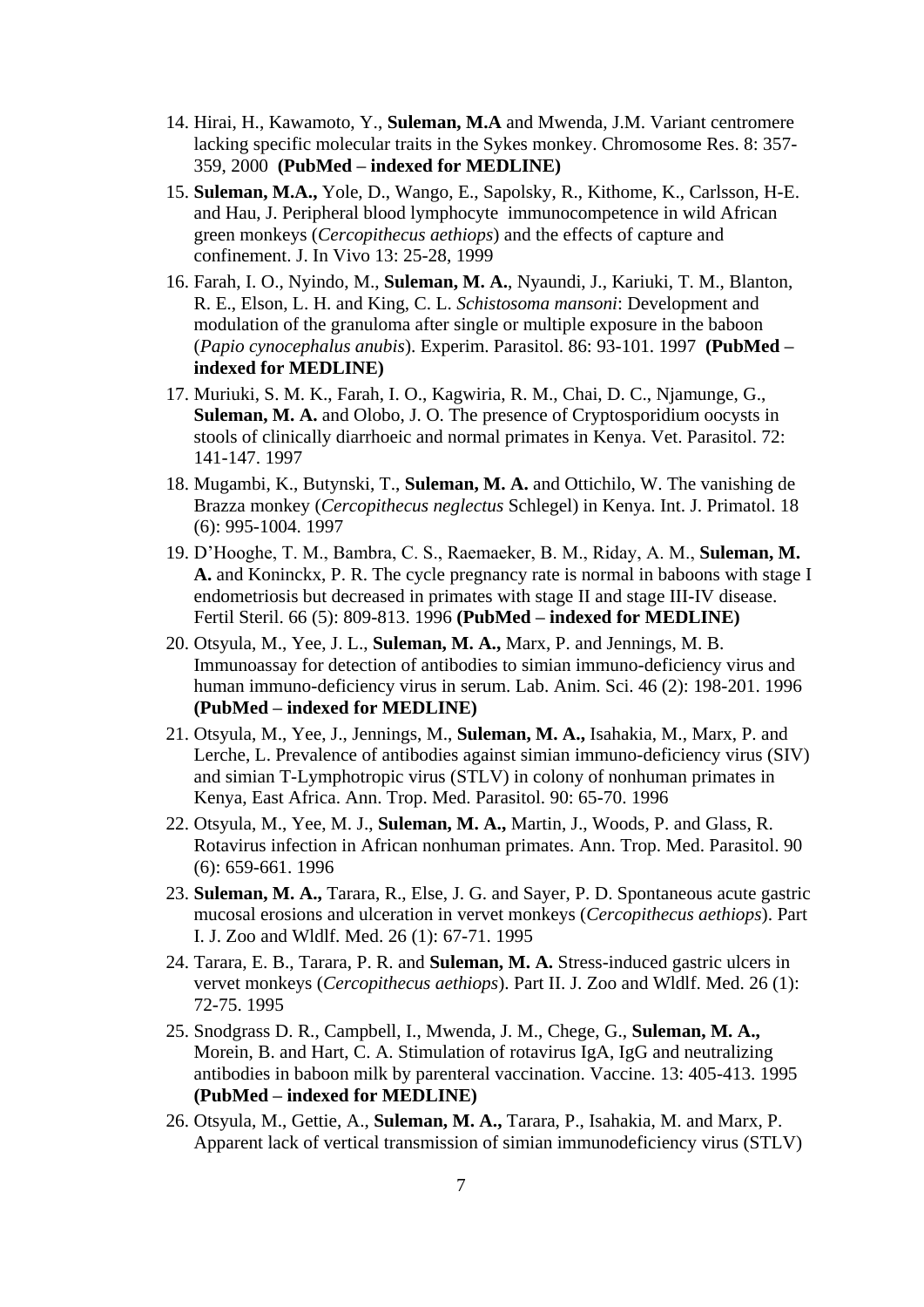in naturally infected African green monkeys (Cercopithecus aethiops). Ann. Trop. Med. Parasitol. 89: 573-576. 1995

- 27. D'Hooghe, T. M., Bambra, C. S., **Suleman, M. A.,** Dunselman, G. A., Evers, H. L. and Koninckx, P. R. Development of a model of retrograde menstruation in baboons (*Papio anubis*). Fert. Steril. 62 (3): 635-638. 1994 **(PubMed – indexed for MEDLINE)**
- 28. Tomonaga, K., Katahira, J., Fukasawa, M., Ahmed, H. M., Kawamiura, M. Akari, H., Miura, R., Nakai, M., **Suleman, M. A.,** Isahakia, M. and Hayami, M. Isolation and characterisation of simian immunodeficiency virus from African White-Crowned mangabeys monkeys (*Cercocebus torquatus lunulatus*). Arch. Virol. 129: 77-92. 1993
- 29. Eley, R. M., Gould, K. G., Eley, D. S., **Suleman, M. A.,** and Tarara, R. P. Effect of clomiphene citrate upon periovulatory endometrial development in the baboon. J. Med. Primatol. 20: 49-57. 1991 **(PubMed – indexed for MEDLINE)**
- 30. Binhazim, A. A., Tarara, R. P. and **Suleman, M. A.** Spontaneous external endometriosis in a de Brazza's monkey (*Cercopithecus neglectus*). J. Comp. Pathol. 101: 471-474. 1989 **(PubMed – indexed for MEDLINE)**
- 31. Uno, H., Tarara, R., Else, J. G., **Suleman, M. A.** and Sapolsky, R. M. Hippocampal damage associated with prolonged and fatal stress in a primate. Neuroscience. 9 (5): 1705-1711. 1989 **(PubMed – indexed for MEDLINE)**
- 32. **Suleman, M. A.** Neonatal problems in nonhuman primates. Kenya Vet. 12 (1): 3. 1988
- 33. **Suleman, M. A.** Hazards of pet nonhuman primates. Kenya Vet. 12 (2): 10. 1988
- 34. **Suleman, M. A.** and Tarara, R. P. Clinical aspects of respiratory diseases in laboratory animals. Kenya Vet. 11: 42-43. 1987
- 35. Else, J. G., Tarara, R., **Suleman, M. A.** and Eley, R. M. Enclosure design and reproductive success of baboons used for reproductive research in Kenya. Lab. Anim. Sci. 36: 168-172. 1986
- 36. Githure, J. I., Shatry, A. M., Tarara, R., Chuley, J. D., **Suleman, M. A.,** Chunge, C. N. and Else, J. G. The suitability of East African primates as animal models of visceral leishmaniasis. Trans. Roy. Soc. Trop. Med. Hyg. 80: 575-576. 1986 **(PubMed – indexed for MEDLINE)**
- 37. Macpherson, C. N. L., Else, J. G. and **Suleman, M. A.** Experimental infection of the baboon (*Papio cynocephalus*) with Echinococcus granulosus of camel, cattle, sheep and goat origin from Kenya. J. Helminthol. 60: 213-217. 1986
- 38. Tarara, R., **Suleman, M. A.,** Sapolsky, R. and Else, J. G. Tuberculosis in wild baboons (*Papio c. anubis*). J. Wldlf Dis. 21 (2): 137-140. 1985 **(PubMed – indexed for MEDLINE)**
- 39. Else, J. G., Eley, R. M., **Suleman, M. A.** and Lequin, R. M. Reproductive biology of Sykes and Blue monkeys (*Cercopithecus mitis*). Am. J. Primatol. 9: 189-196. 1985
- 40. **Suleman, M. A.,** Johnson, B. J., Tarara, R., Sayer, P. D., Ochieng, D. M., Muli, J. M., Mbeta, E., Tukei, P. M., Ndirangu, D., Kago, S. and Else, J. G. An outbreak of poliomyelitis caused by poliovirus type I in black and white colobus monkeys (*Colobus abyssinicus kikuyuensis*) in Kenya. Trans. Roy. Soc. Hyg. 78: 655-669. 1984 **(PubMed – indexed for MEDLINE)**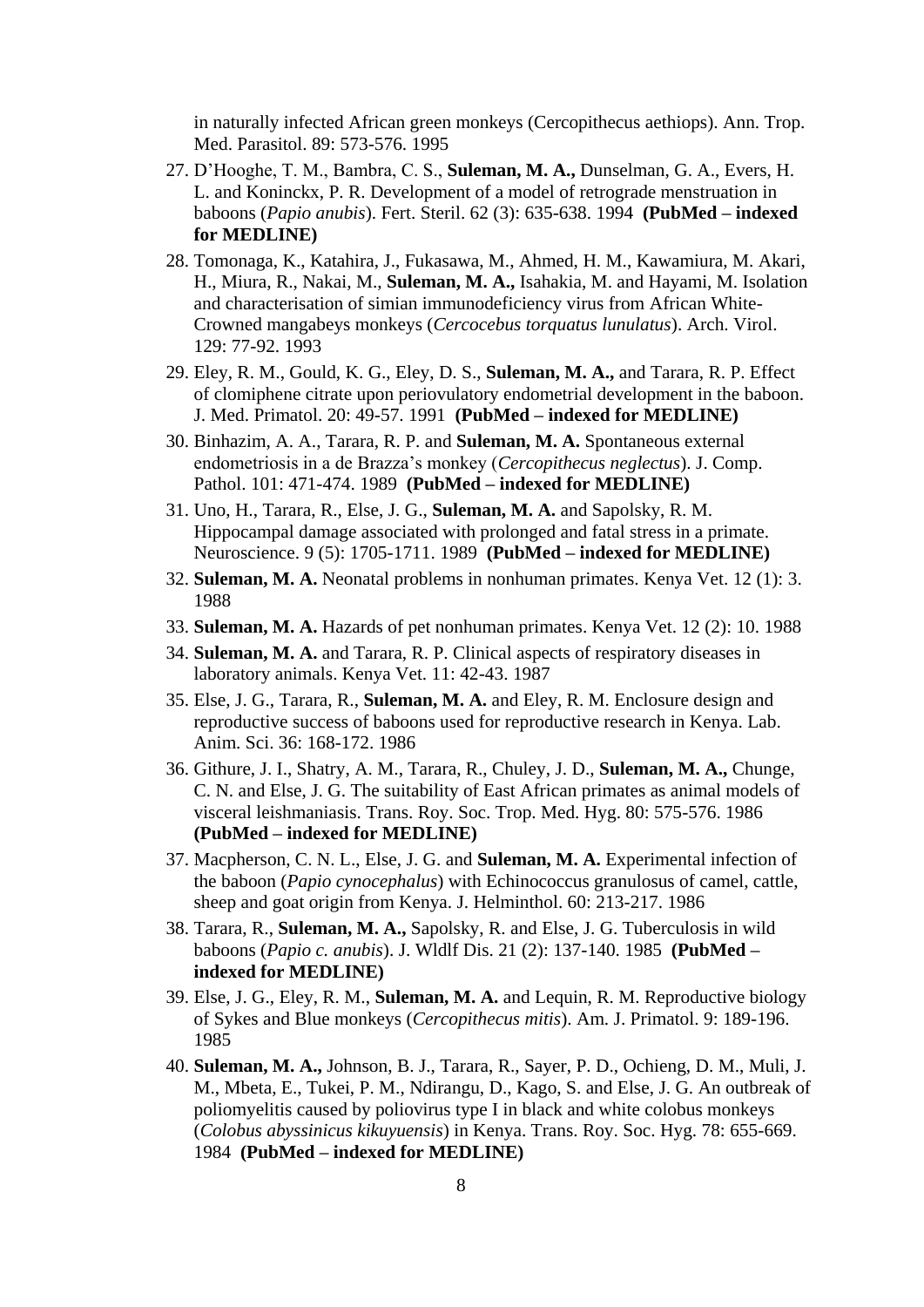- 41. **Suleman, M. A.,** Tarara, R., Mandalia, K. M. and Weiss, M. A spontaneous bronchogenic carcinoma in Sykes monkey (*C. mitis stuhlmani*). J. Med. Primatol. 13 (3): 153-157. 1984 **(PubMed – indexed for MEDLINE)**
- 42. **Suleman, M. A.,** Tarara, R., Kamunyi, R. C. and Runyenje, R. N. Bovine tuberculosis in a baboon colony. Kenya Vet. 7 (1): 1-2. 1983
- 43. Johnson, B. K., Gitau, L. C., Gichogo, A., Tukei, P. M., Else, J. G., **Suleman, M.** A. and Sayer, P. D. Marbug, Ebola and Rift Valley Fever antibodies in East African primates. Trans. Roy. Soc. Trop. Med. Hyg. 76: 307-310. 1982 **(PubMed – indexed for MEDLINE)**
- 44. Johnson, B. K., Gitau, L. C., Gichogo, A., Tukei, P. M., Else, J. G. and **Suleman, M. A.** Marbug and Ebola virus antibodies in Kenya primates. Lancet. 1: 1420- 1421. 1980 **(PubMed – indexed for MEDLINE)**

## **Abstracts of conference papers**

- 1. Suleman, M. A. and Mugambi, K. A critical review of the de Brazza's monkey (Cercopithecus neglectus) survival in Kenya: ecological and conservation nightmares. Symposium on "Adaptation and evolution of Cercopithecidae in Africa". Inuyama City, Japan 6-11 Jan 1999
- 2. Suleman, M. A. and Hau, J. The importance of laboratory animal science in the conservation of wild animals. Joint International ICLAS/FELASA Conference. Palma de Mallorca, Spain, 24-29 May 1999
- 3. McLean, R.G., Suleman, M. A., Igobwa, R., Tukei, P. M., Kirk, L. J. and Gubler, D. J. Sylvatic transmission of Yellow Fever virus in Kenya. 43rd Annual Conference of Wildlife Disease Association, California, 35: 42, 1994
- 4. Ahmed, H. M., Isahakia, M., Sleman, M. A., Miura, T., Tomonaga, K., Igarashi, T. and Hayami, M. Simian immuno-deficiency virus isolated from white-crowned mangabeys belonged to the great heterogeneity of SIVAGM group. A World United Against AIDS, VIIIth International Conference on AIDS/III STD World Congress. Amsterdam, The Netherlands, 19-24 July 1992
- 5. Suleman, M. A. Infertility in nonhuman primates. Nairobi Centre for Research in Reproduction (NCRR) Conference, Nairobi 1987
- 6. Suleman, M. A. Campylobacter jejuni infection An increasingly recognized cause of infertility in animals and humans, NCRR Conference, Nairobi, 1987
- 7. Binhazim, A. A. Tarara, R. and Suleman, M. A. Spontaneous endometriosis in a de Brazza's monkey (*Cercopithecus neglectus*), NCRR Conference, Nairobi, 1987
- 8. Else, J. G., Poole, T. B., Wolfe, T., Nazareno, J. B., Darsano, C. L., Eudey, A. A., Box, H. O., Suleman, M. A., Croxato, H., Houghton, P., Held, J. R. and Nishida, T. International guidelines for acquisition, breeding, captive care and use of nonhuman primates. Int. J. Primatol. 8 (5): 409, 1987
- 9. Suleman, M. A. Maintenance of African cercopithecines for research in their natural climate. Primate Report 14: 198. 1986
- 10. Eley, R. M., Tarara, R., Suleman, M. A., Eley, D. S. and Gould, K. G.Clomiphene citrate effects upon periovulatory endometrial development and peripheral hormones in the baboon. Int. J. Primatol. 5 (4): 335. 1984